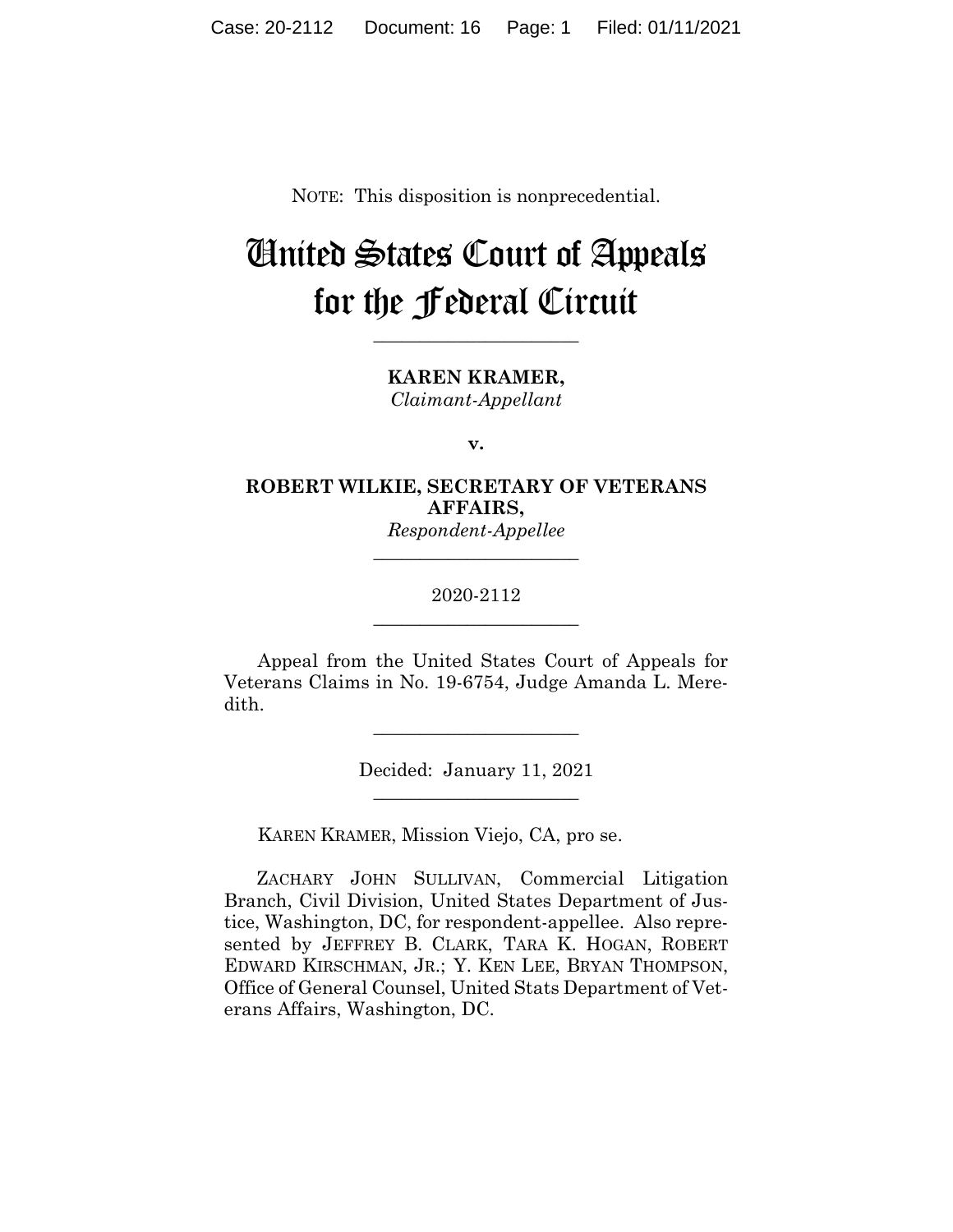# Before PROST, *Chief Judge*, WALLACH and CHEN, *Circuit Judges*.

 $\mathcal{L}_\text{max}$  and  $\mathcal{L}_\text{max}$  and  $\mathcal{L}_\text{max}$  and  $\mathcal{L}_\text{max}$ 

PER CURIAM.

Appellant, Karen Kramer, appeals an order and judgment of the U.S. Court of Appeals for Veterans Claims ("Veterans Court") denying her petition for a writ of mandamus. *See Kramer v. Wilkie*, No. 19-6754, 2020 WL 1238376, at \*2 (Vet. App. Mar. 16, 2020); S.A. 32 (Judgment).1 To the extent Ms. Kramer appeals the denial of her petition for writ of mandamus, we have jurisdiction pursuant to 38 U.S.C. § 7292(a) and (c), and affirm. To the extent Ms. Kramer argues that the Veterans Court should have reached the merits of her underlying claim, we dismiss for lack of jurisdiction.

#### **BACKGROUND**

The instant appeal concerns the denial of Ms. Kramer's petition for a writ of mandamus by the Veterans Court. Ms. Kramer is the stepdaughter of the Veteran in this matter, Paul Reiss, who owned a Veterans Affairs ("VA") life insurance policy under the National Service Life Insurance ("NSLI") program. S.A. 11.2 In addition to the NSLI policy, Mr. Reiss also purchased a private life insurance policy from MetLife Insurance Company. *Metro. Life Ins. Co. v.* 

<sup>&</sup>lt;sup>1</sup> In keeping with the parties' naming of the appendices, "A.A." refers to the appendix attached to Ms. Kramer's opening brief, and "S.A." refers to the appendix attached to the Secretary of Veterans Affairs' ("the Secretary") response brief.

For ease of reference, we cite to the Board's undisputed findings of fact, unless otherwise noted. *See* J.A. 11– 14 (Vacate Order), 22–28 (Remand Order); *see also* Appellant's Br. 4 ("The facts in this case are not in dispute.").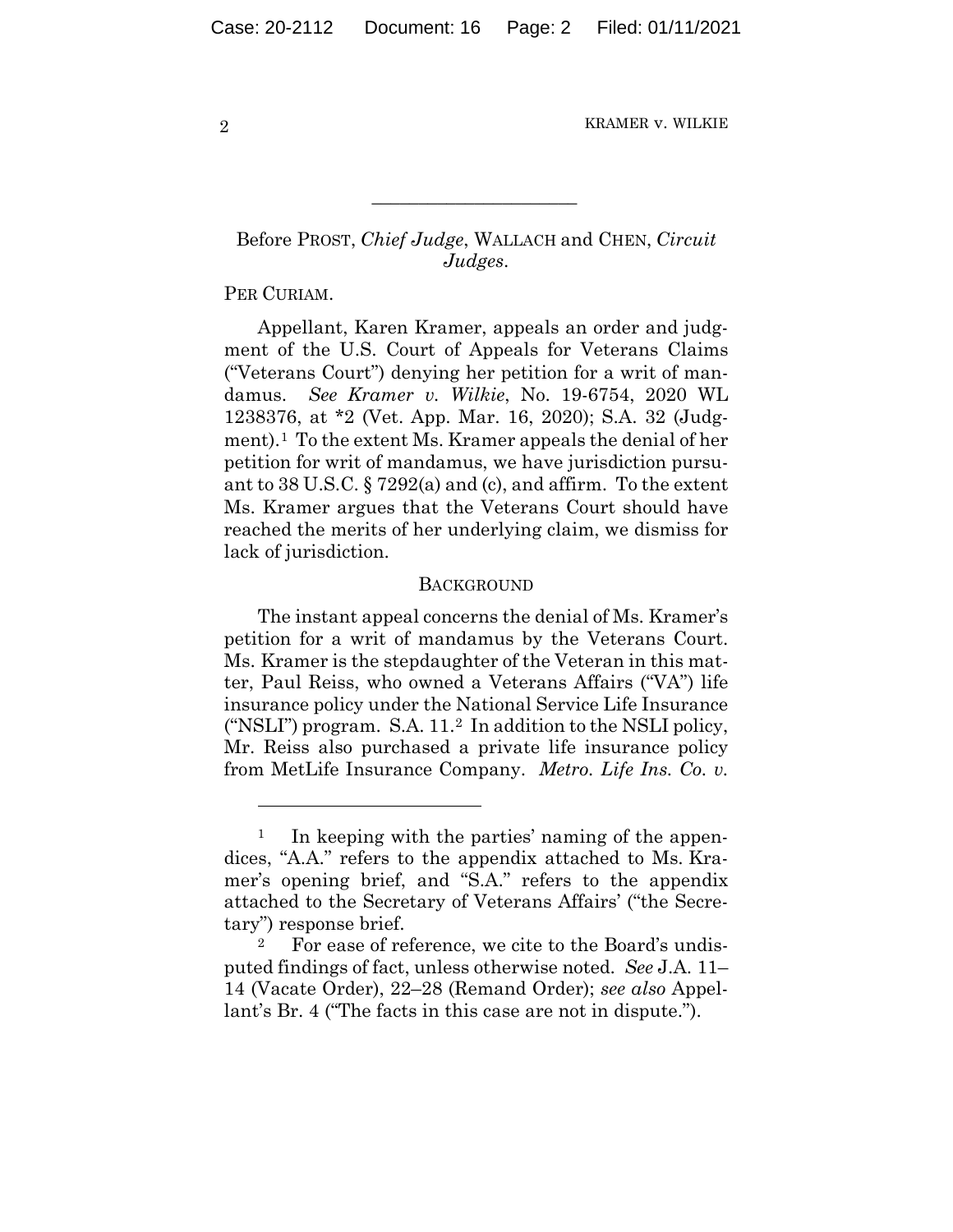*Cohen*, No. 11-cv-04108, 2013 WL 5537359, at \*1 (E.D.N.Y. Oct. 7, 2013); S.A. 12. After Mr. Reiss died in February 2008, Sylvia Reiss, Mr. Reiss's wife and mother of Ms. Kramer, filed a claim for the insurance benefits as the sole primary beneficiary under the NSLI policy. S.A. 23. Ms. Reiss died in February 2009, and Ms. Kramer proceeded with Ms. Reiss's claim. S.A. 23–24.3 In April 2009, the VA denied Ms. Reiss's claim after determining that Mr. Reiss had changed the primary beneficiary on his NSLI policy to his three biological children: Lawrence Reiss, Joette Cohen, and Elissa Harris. A.A. 4. Mr. Reiss made the exact same change to his private life insurance policy. A.A. 5. Ms. Kramer appealed the VA's decision to the Board of Veterans' Appeals ("Board"), S.A. 22, and challenged the changes made to the private life insurance policy before the U.S. District Court for the Eastern District of New York ("District Court"), *see Metro. Life Ins.*, 2013 WL 5537359, at \*1.

In February 2014, Ms. Kramer and Mr. Reiss's biological children agreed to settle the NSLI and private life insurance policy disputes, and a copy of the agreement ("the Settlement Agreement") was submitted to the District Court. Stipulation of Settlement, *Metro. Life Ins. Co. v. Cohen*, No. 11-cv-04108 (E.D.N.Y. Feb. 24, 2014), ECF. No. 40. The relevant terms of the agreement state that "it is . . . stipulated and agreed that the proceeds of the life insurance policy issued by the [VA] on the life of Paul Reiss . . . shall be split . . . into two equal one half shares, with the [biological] children of Paul Reiss taking one equal half and the children of Sylvia Reiss taking one equal half." *Id.* at 1–2. The District Court accepted the Settlement Agreement and stated that while "[t]he terms agreed [to] concerning the [VA] policy [are] part of this agreement,"

<sup>3</sup> Ms. Kramer is the personal representative of Ms. Reiss's estate. S.A. 11.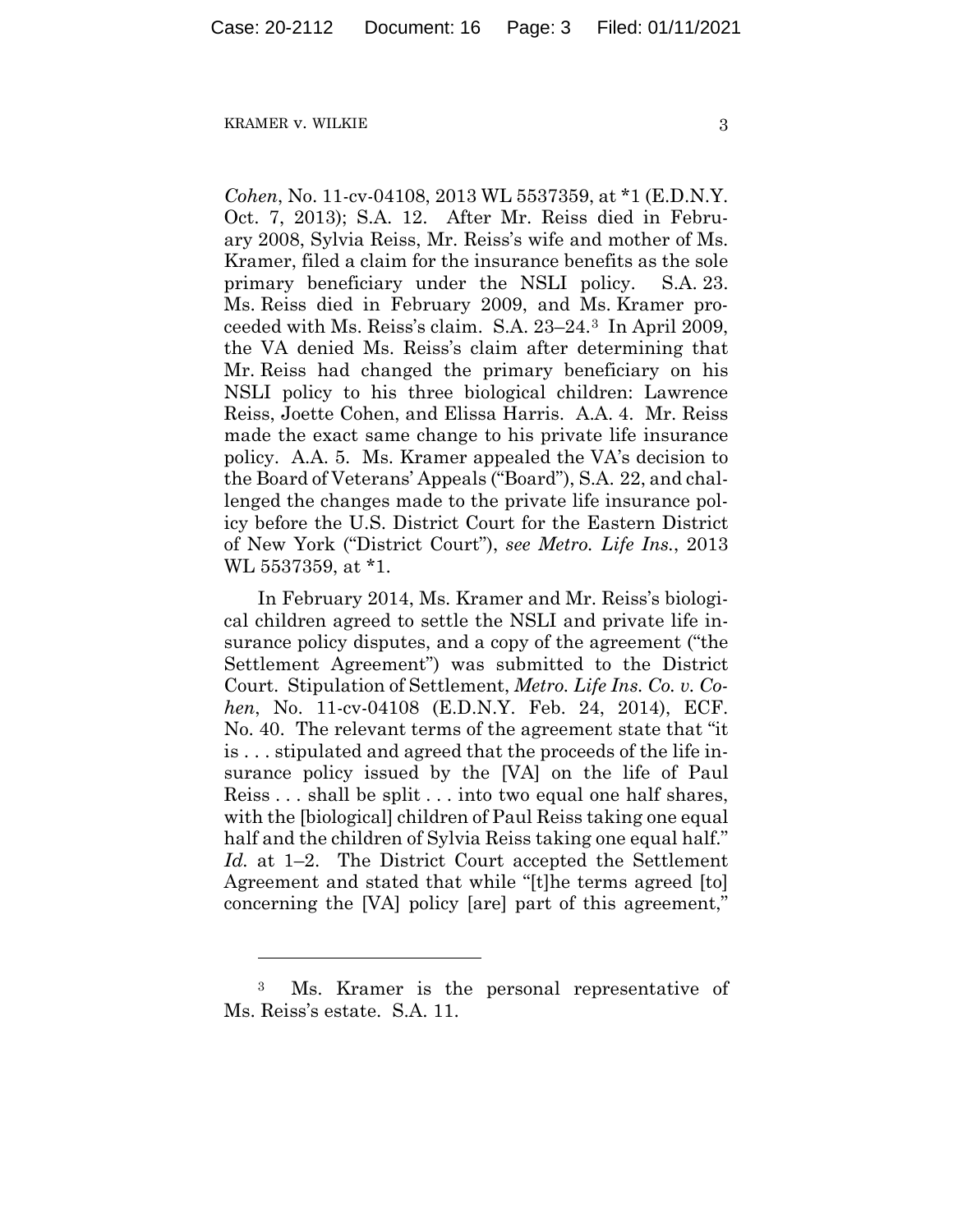they were "not part of the case before th[e] [District C]ourt." Docket Entry, *Metro. Life Ins. Co. v. Cohen*, No. 11-cv-04108 (E.D.N.Y. Feb. 24, 2014), ECF. No. 40. In September 2014, Ms. Kramer submitted a copy of the Settlement Agreement to the VA and the Regional Office & Insurance Center ("ROIC") and requested that the proceeds of the NSLI policy be distributed in accordance with the Settlement Agreement. S.A. 24. In October 2016, Ms. Kramer submitted email correspondence ("the 2016 Email Correspondence") to the VA and ROIC that further explained that "the parties were all in agreement and that the matter was no longer contested[.]" S.A. 25. In November 2017, the Board dismissed Ms. Kramer's appeal as it interpreted the 2016 Email Correspondence submission as a request to withdraw the appeal. S.A. 25. In January 2018, Ms. Kramer filed a motion for reconsideration and "clarified that she did not intend to withdraw [her] appeal and reiterated her request that the Board issue an order mandating that the . . . NSLI proceeds be distributed" pursuant to the Settlement Agreement. S.A. 25.4

In September 2019, Ms. Kramer filed a petition for a writ of mandamus ("Petition") with the Veterans Court, seeking an order to compel the VA to distribute the proceeds of the NSLI in accordance with the Settlement Agreement. S.A. 4–6. In October 2019, the Board vacated its dismissal, reinstated Ms. Kramer's appeal, and scheduled a hearing for December 2019. S.A. 25. Consequently, the Veterans Court deferred ruling on the Petition until after the December 2019 Board hearing. S.A. 8. In December 2019, the Board concluded that the VA "ha[d] not made

<sup>4</sup> According to the Veterans Court, the "VA has already disbursed the NSLI policy proceeds" to Mr. Reiss's biological children, *Kramer*, 2020 WL 1238376, at \*1; however, it is unclear from the record when exactly the VA distributed the proceeds.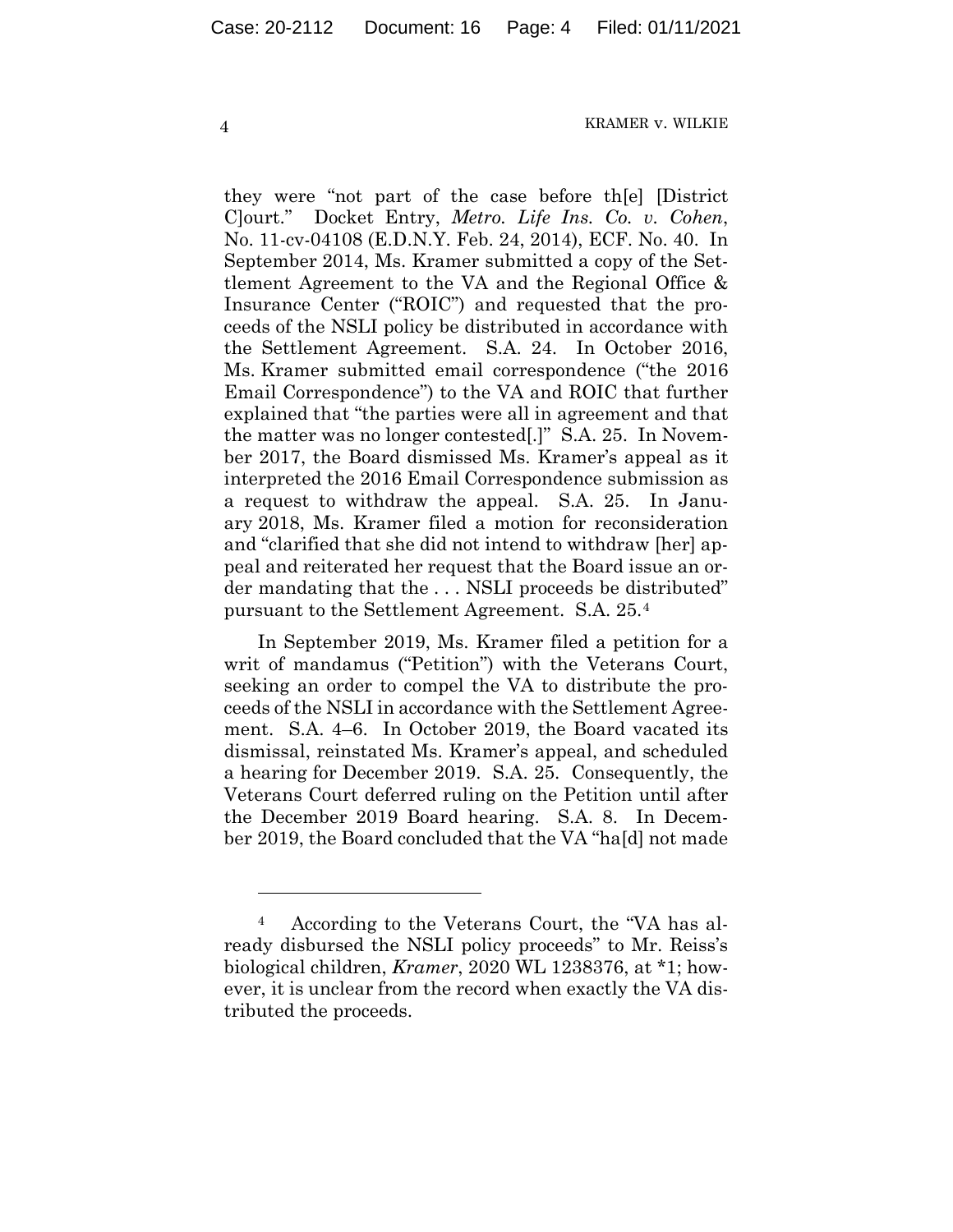an initial determination as to whether it would be proper to disburse the proceeds of the . . . NSLI policy in accordance with the . . . [S]ettlement [A]greement," S.A. 27, and therefore remanded Ms. Kramer's claim back to the VA, S.A. 28; *see* S.A. 22–28. In January 2020, on remand, the VA determined that: (1) it was "precluded by federal law from paying the policy proceeds according to the . . . [S]ettlement [A]greement"; and (2) although "federal law permits designated beneficiaries to assign their interest to a certain class of people, such as a widow, [the] VA cannot compel the designated beneficiaries to assign their interest in the policy proceeds to [Ms.] Reiss'[s] estate." S.A. 15; *see* S.A. 14–16.

In February 2020, Ms. Kramer appealed the VA's decision to the Board, S.A. 17, which appears to be pending before the Board. *See generally* S.A. 17.5 Meanwhile, in March 2020, the Veterans Court denied Ms. Kramer's Petition. *Kramer*, 2020 WL 1238376, at \*2. The Veterans Court explained that Ms. Kramer "ha[d] not demonstrated that she lack[ed] adequate alternative means to attain the relief she desires[,]" and that Ms. Kramer's "remedy in this case is to pursue her appeal before the Board." *Id.* Ms. Kramer filed a motion for panel consideration and the panel adopted the single judge's decision. S.A. 29–30. Ms. Kramer appealed.

<sup>5</sup> The Veterans Court stated that "the case will soon be returned to the Board for adjudication," *Kramer*, 2020 WL 1238376, at \*1; however, the Secretary and Ms. Kramer are both silent as to whether the Board has adjudicated her February 2020 appeal, *see* Appellee's Br.; Appellant's Reply 12 n.3. Accordingly, we presume the appeal is pending before the Board.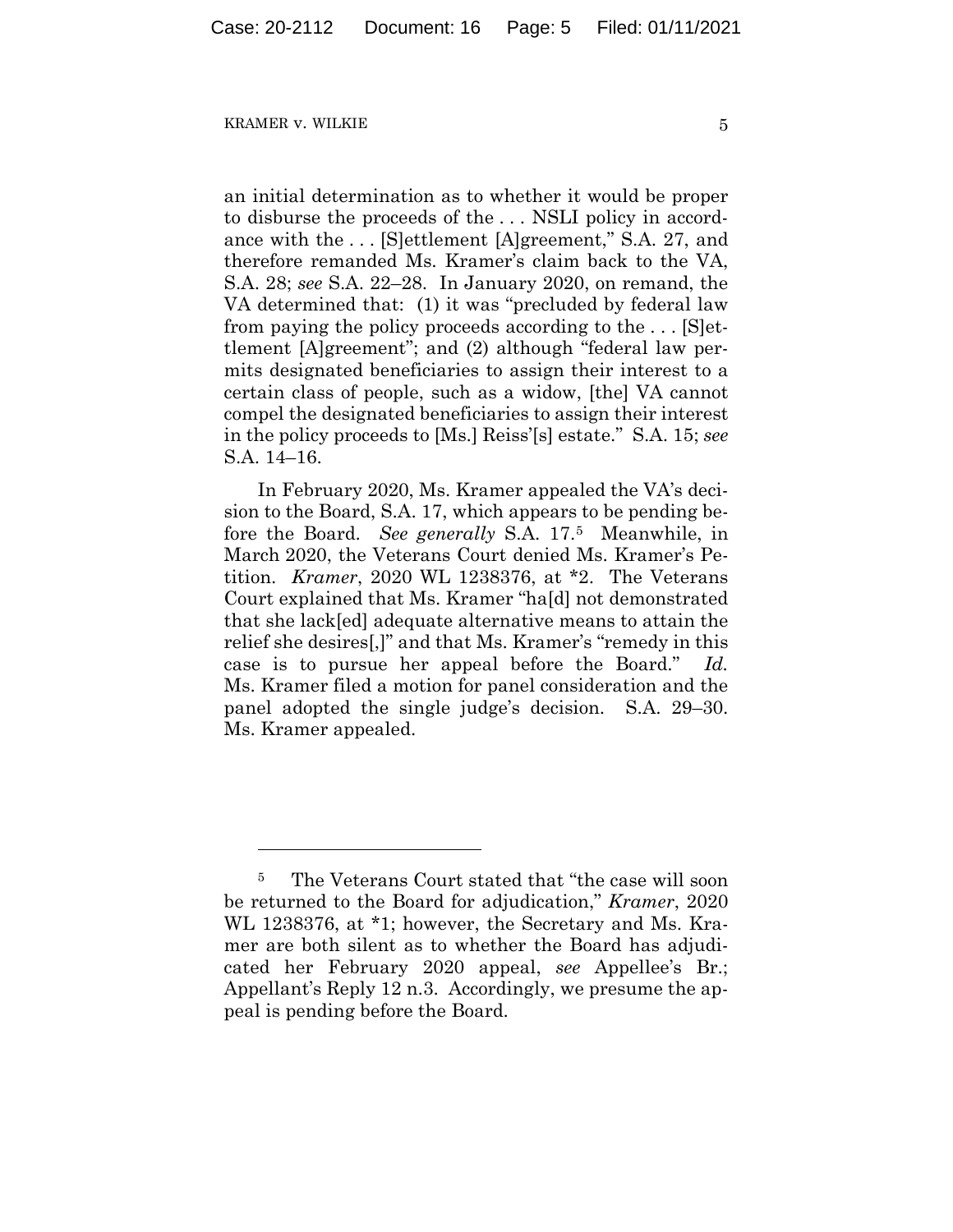#### **DISCUSSION**

#### I. Standard of Review and Legal Standard

Our jurisdiction in appeals from the Veterans Court under 38 U.S.C. § 7292 is limited. We have jurisdiction to "decide all relevant questions of law, including interpreting constitutional and statutory provisions." 38 U.S.C. § 7292(d)(1). Except where a constitutional claim is raised, we "may not review (A) a challenge to a factual determination, or (B) a challenge to a law or regulation as applied to the facts of a particular case." 38 U.S.C. § 7292(d)(2); *see Wanless v. Shinseki*, 618 F.3d 1333, 1336 (Fed. Cir. 2010). Those limits apply equally to an appeal under § 7292 of a Veterans Court decision on a petition for a writ of mandamus; in particular, we may not review a Veterans Court decision whether to grant a mandamus petition asserting a statutory claim unless a "non-frivolous legal question" is properly presented. *Beasley v. Shinseki*, 709 F.3d 1154, 1158 (Fed. Cir. 2013); *see Robles v. Wilkie*, 815 F. App'x 527, 528 (Fed. Cir. 2020) (dismissing an appeal from a Veterans Court decision dismissing-in-part and denying-in-part a petition for a writ of mandamus, where the petitioner "ha[d] not identified a non-frivolous legal question" on appeal).

Under the All Writs Act ("AWA"), a petitioner may seek a writ of mandamus from the Veterans Court. *See*  28 U.S.C. § 1651 (providing, in relevant part, that "all courts established by Act of Congress may issue all writs necessary or appropriate in aid of their respective jurisdictions and agreeable to the usages and principles of law"); *see Cox v. West*, 149 F.3d 1360, 1363–64 (Fed. Cir. 1998) (holding that the AWA extends to the Veterans Court)*.*  "The remedy of mandamus is a drastic one, to be invoked only in extraordinary situations." *Kerr v. U.S. Dist. Ct. for the N. Dist. of Cal.*, 426 U.S. 394, 402 (1976). For any court to grant a writ of mandamus, three requirements must be satisfied: (1) the petitioner "must have no other adequate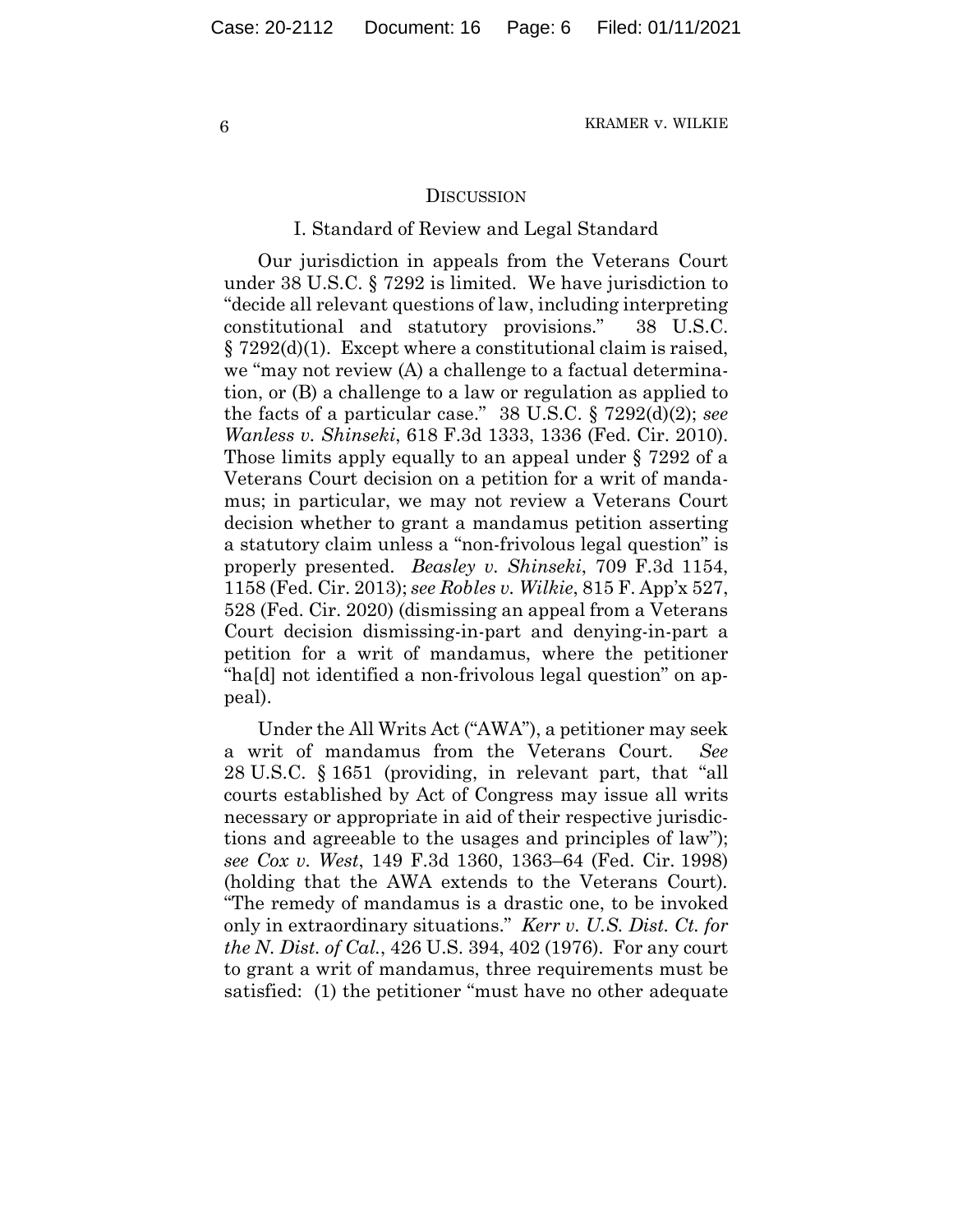means to attain" the desired relief; (2) the petitioner must show that the right to the relief is "clear and indisputable"; and (3) exercising its discretion, the issuing court must decide that the remedy "is appropriate under the circumstances." *Cheney v. U.S. Dist. Ct. for the Dist. of D.C.,* 542 U.S. 367, 380–81 (1976) (internal quotation marks, alterations, and citations omitted). Further, where the petitioner seeks relief from "unreasonable delay" in VA proceedings, *see* 38 U.S.C. § 7261(a)(2) (providing that the Veterans Court may "compel action of the Secretary unlawfully withheld or unreasonably delayed"), the Veterans Court must also consider the factors articulated in *Telecomms. Rsch. & Action Ctr. v. FCC* (*TRAC*), 750 F.2d 70 (D.C. Cir. 1984); *see Martin v. O'Rourke*, 891 F.3d 1338, 1349 (Fed. Cir. 2018) (holding that *TRAC* factors provide the appropriate framework for analyzing mandamus petitions based on alleged unreasonable delay by the VA).6 We review

<sup>6</sup> The *TRAC* factors are:

(1) the time agencies take to make decisions must be governed by a "rule of reason"; (2) where Congress has provided a timetable or other indication of the speed with which it expects the agency to proceed in the enabling statute, that statutory scheme may supply content for this rule of reason; (3) delays that might be reasonable in the sphere of economic regulation are less tolerable when human health and welfare are at stake; (4) the court should consider the effect of expediting delayed action on agency activities of a higher or competing priority; (5) the court should also take into account the nature and extent of the interests prejudiced by delay; and (6) the court need not find "any impropriety lurking behind agency lassitude" in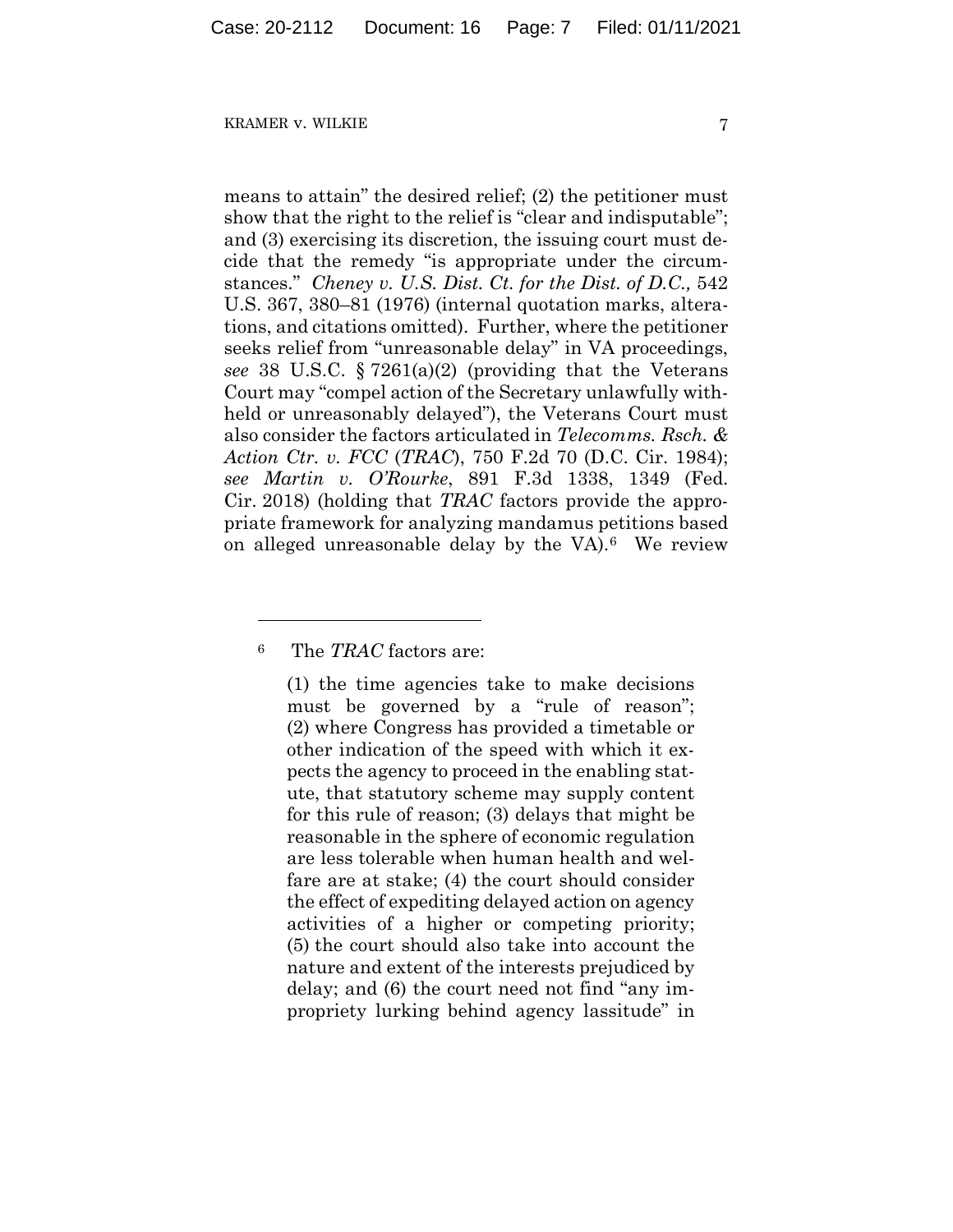denial of a petition for a writ of mandamus for abuse of discretion. *See Hargrove v. Shinseki*, 629 F.3d 1377, 1378 (Fed. Cir. 2011) (reviewing the Veterans Court's denial of writ of mandamus for abuse of discretion).

II. The Veterans Court Did Not Abuse its Discretion or Commit Legal Error in Denying the Petition

The Veterans Court "conclude[d] that [Ms. Kramer] ha<sup>[d]</sup> not demonstrated that she lack[ed] adequate alternative means to attain the relief she desire[d]," and that "[f]rom the information before the [Veterans] Court, it appear[ed] that [Ms. Kramer]'s remedy in this case [wa]s to pursue her appeal before the Board." *Kramer*, 2020 WL 1238376, at \*2. The Veterans Court further explained that "[a] petition for extraordinary relief cannot be used as a substitute for the administrative process." *Id*. Ms. Kramer raises two arguments. First, Ms. Kramer contends that the Veterans Court "erred in concluding that [Ms. Kramer] had 'adequate alternative means' to attain relief." Appellant's Br. 13 (capitalization normalized). Second, Ms. Kramer argues that the Veterans Court erred by "relying exclusively on *Cheney*" and "not conducting any analysis of the *TRAC* factors." *Id.* (emphasis omitted).

The Veterans Court did not abuse its discretion or commit legal error in denying the Petition. The Veterans Court correctly denied Ms. Kramer's petition because Ms. Kramer was unable to meet all the requirements for a writ of mandamus. Specifically, Ms. Kramer failed to satisfy the first requirement of *Cheney*, i.e., that she have no other adequate means to attain the desired relief, namely, distribution of the proceeds of the NSLI policy in keeping with the

order to hold that agency action is unreasonably delayed.

*Martin*, 891 F.3d at 1344–45 (quoting *TRAC*, 750 F.2d at 80).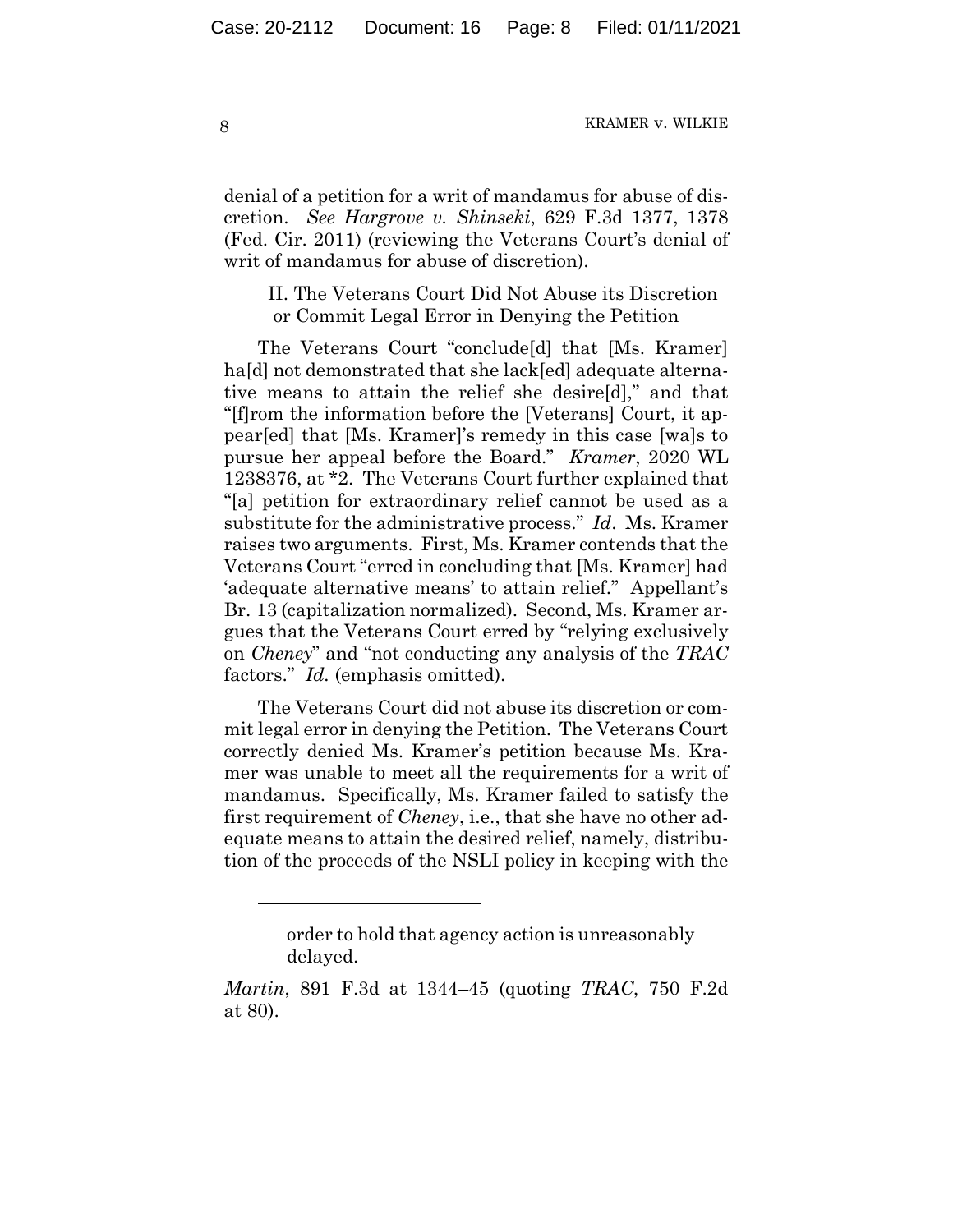Settlement Agreement. *See Cheney,* 542 U.S. at 380–81. In January 2020, after the Board remanded the matter to the VA, the VA, through a reasoned decision, denied Ms. Kramer's request to disburse the proceeds of the NSLI policy in accordance with the Settlement Agreement. S.A. 15. Thereafter, in February 2020, Ms. Kramer appealed the VA's decision to the Board, S.A. 17, which appears to be pending before the Board, *see Kramer*, 2020 WL 1238376, at \*1 (stating that "the case will soon be returned to the Board for adjudication"). Ms. Kramer's February 2020 appeal is her adequate alternative means to attain relief, and thus, Ms. Kramer is unable to satisfy *Cheney*'s first requirement, that she has no other adequate means besides a writ of mandamus to obtain the relief she desires.7 Accordingly, the Veterans Court correctly determined that Ms. Kramer did not satisfy the first requirement of *Cheney*.

Ms. Kramer's counterarguments are unpersuasive. First, Ms. Kramer argues that pursuant to *Martin*, the Veterans Court abused its discretion and committed reversible error by not applying the *TRAC* factors to determine whether the VA has unreasonably delayed in its process. Appellant's Br. 12–13 ("[T]h[is] [c]ourt directed the [Veterans Court] to conduct a 'searching inquiry,' meaning a detailed and systematic judicious examination, of each of the six *TRAC* factors." (citing *Martin*, 891 F.3d at 1348)). Specifically, Ms. Kramer, relying on *Mote v. Wilkie*, 976 F.3d 1337 (Fed. Cir. 2020), argues that the Veterans Court "must first analyze the six *TRAC* factors and then, 'as informed' by such analysis, consider the three *Cheney*

<sup>7</sup> Alternatively, if it is the case that the VA has already disbursed the proceeds of the NSLI policy to the designated beneficiaries, Ms. Kramer might file suit against Mr. Reiss's biological children to enforce the Settlement Agreement. Therefore, Ms. Kramer may have yet another adequate means to attain the desired relief.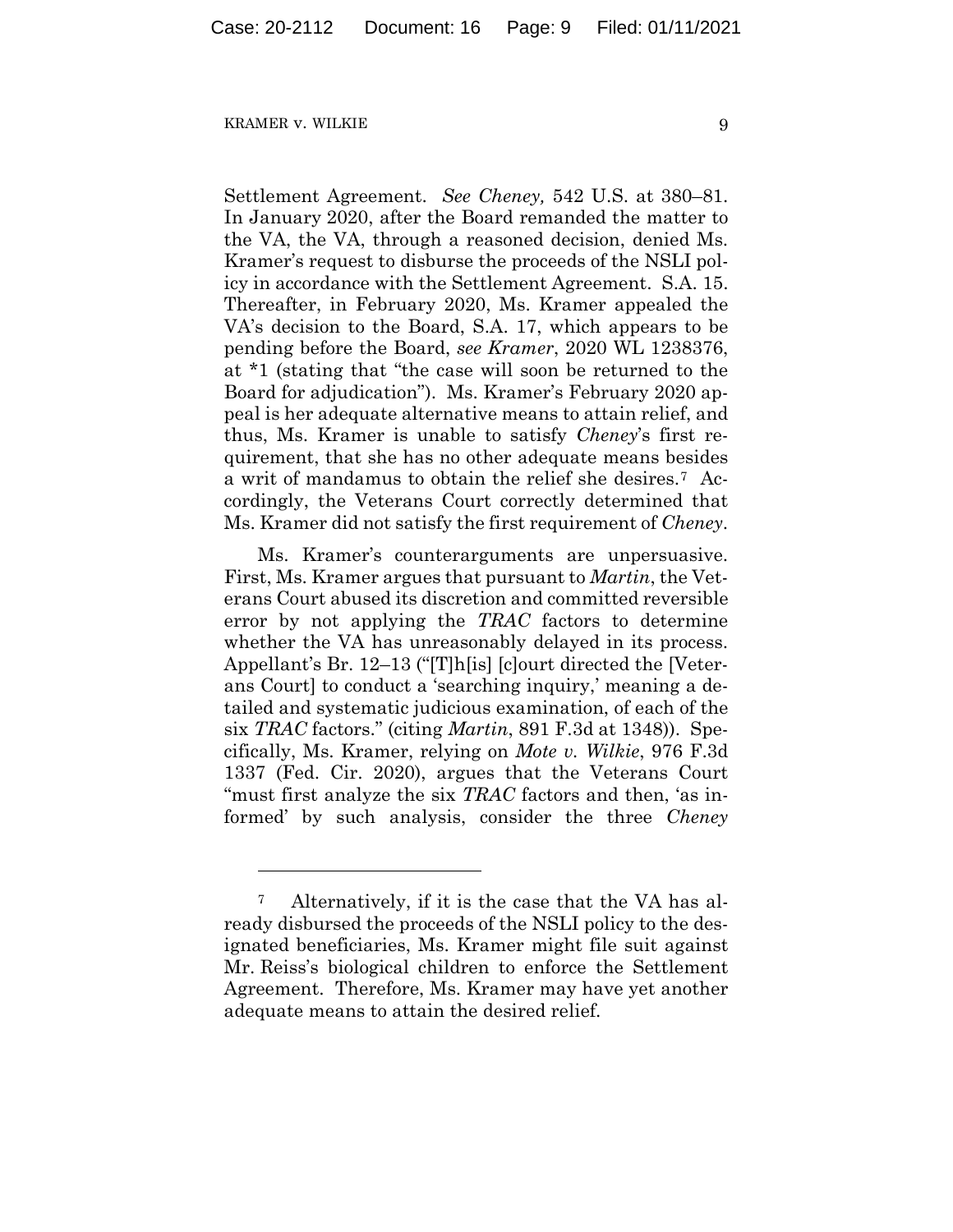conditions," and that "by not conducting any analysis of the *TRAC* factors," the Veterans Court committed legal error. Appellant's Br. 13 (emphasis omitted) (citing *Mote*, 976 F.3d at 1343). Ms. Kramer is incorrect.

"In *Martin*, [we] adopted the *TRAC* standard as the appropriate standard for the Veterans Court to use in evaluating mandamus petitions alleging unreasonable delay by the VA." *Mote*, 976 F.3d at 1343 (citing *Martin*, 891 F.3d at 1348). Accordingly, "before dismissing or otherwise denying mandamus petitions alleging unreasonable agency delay," the Veterans Court should consider the *TRAC* factors. *Id.* at 1344. We also "acknowledged that 'all three [*Cheney*] requirements must [still] be demonstrated for mandamus to issue,'" *id*. at 1344 (quoting *Martin*, 891 F.3d at 1343 n.5), and that *TRAC* did not supplant the entire mandamus analysis, *id*. However, as we explained in *Mote*, we have not "resolve[d] specifically where and how *TRAC* fits in" with the *Cheney* analysis, nor do we need to resolve such a question today. *Id*. at 1344 n.6; *see Martin*, 891 F.3d at 1343 n.5 (remanding "for the Veterans Court to consider the [*Cheney*] mandamus requirements as informed by the *TRAC* analysis").

Here, it is unnecessary for us to reach the application of the *TRAC* factors. Although Ms. Kramer alleges unreasonable delay in the VA's process, Appellant's Br. 2, Ms. Kramer's requested relief is neither a reasoned decision nor further development of her claim, *see* S.A. 5 ("Petitioner seeks a [w]rit of [m]andamus from this [c]ourt compelling Respondent to comply with the Settlement Agreement and to pay forthwith the insurance proceeds in accordance therewith."); *see also TRAC*, 750 F.2d at 76 (explaining that "claims of unreasonable delay" occur where "an agency . . . fails to resolve disputes" giving the appellate court interlocutory jurisdiction to consider the claim). Instead, she seeks substantive relief—an order reversing the VA's decision and compelling the VA to pay her onehalf of the NSLI policy. S.A. 5; *see Martin*, 891 F.3d at 1344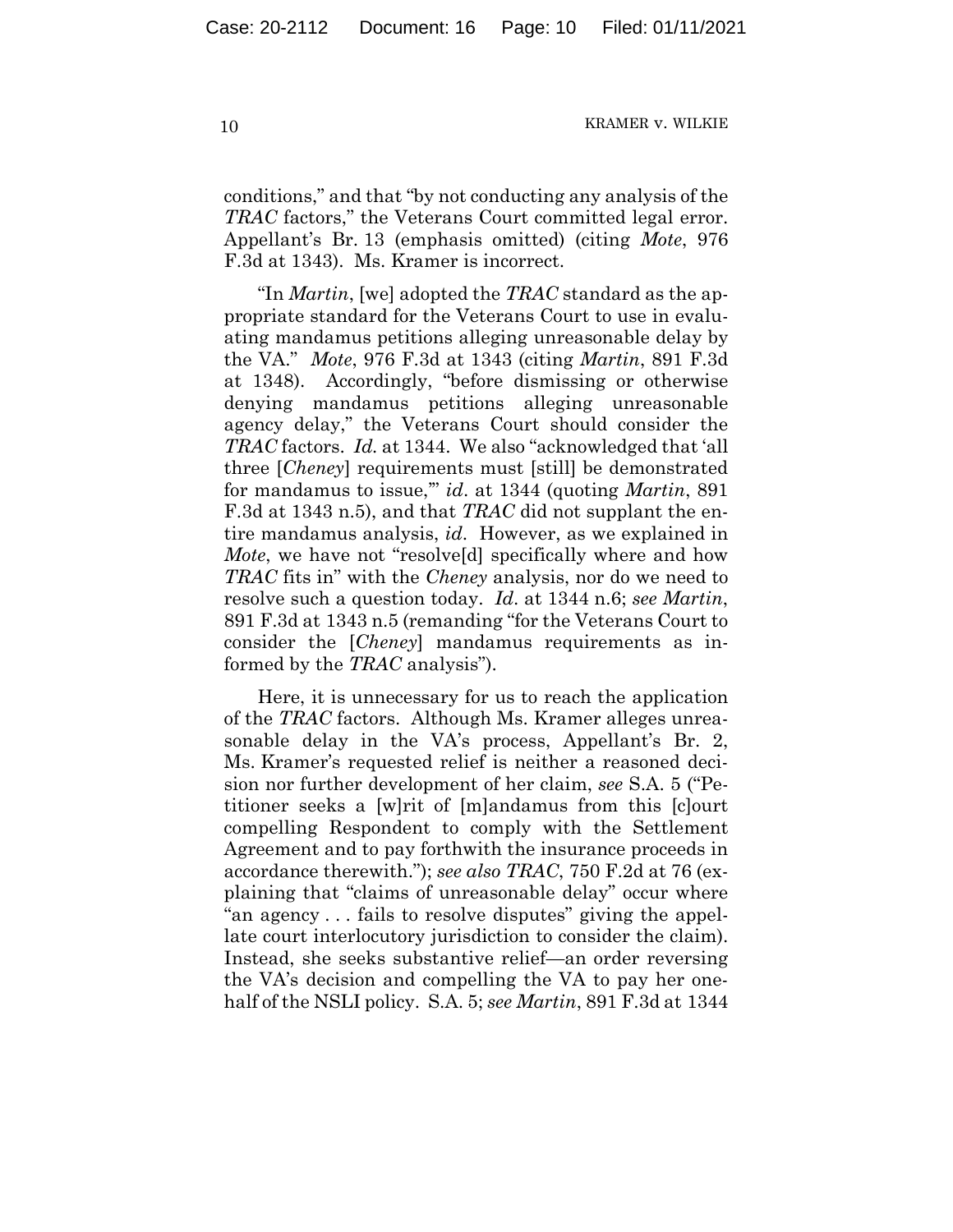(explaining that the *TRAC* factors are relevant when a petitioner's requested relief is adjudication). A writ of mandamus may not be used to compel an outcome-specific order. *See Bankers Life & Casualty Co. v. Holland*, 346 U.S. 379, 383 (1953) ("The office of a writ of mandamus [may not] be enlarged to actually control the decision of the trial court rather than used in its traditional function of confining a court to its prescribed jurisdiction."); *McChesky v. McDonald*, 635 F. App'x 882, 884–85 (Fed. Cir. 2015) (per curiam), *abrogated on other grounds by Martin*, 891 F.3d at 1344 ("In general, '[a] writ of mandamus may be used to compel an inferior tribunal to act on a matter within its jurisdiction, but not to control its discretion while acting, nor reverse its decisions when made.'" (quoting *Ex parte Burtis*, 103 U.S. 238, 238 (1880))). Because a writ of mandamus cannot be used to compel Ms. Kramer's desired relief, the Veterans Court did not commit error by not applying the *TRAC* factors.

Second, Ms. Kramer argues that by "refus[ing] to issue [a] writ of mandamus[,]" the Veterans Court "implicitly rejected" her "interpretation/application of 38 U.S.C. § 1918(b)" and "constitutional due process claim." Appellant's Br. 1; *see* 38 U.S.C. § 1918(b) (providing for assignment of NSLI benefits). Although framed as questions concerning statutory interpretation and constitutionality, Ms. Kramer's appeal involves neither the interpretation of a statute or regulation nor a constitutional issue. A plain reading of the Veterans Court's decision shows that it made no determination concerning Ms. Kramer's interpretation or application of § 1918(b). *See generally Kramer*, 2020 WL 1238376, at \*1–2. Instead, the Veterans Court applied the AWA to the facts of Ms. Kramer's case and, as a result, denied her petition because she had an adequate alternative means to obtain her desired relief. *Id.* at \*2. To the extent that Ms. Kramer raises arguments concerning the merits of her underlying claim, it is outside the scope of our review. When a veteran or beneficiary petitions for a writ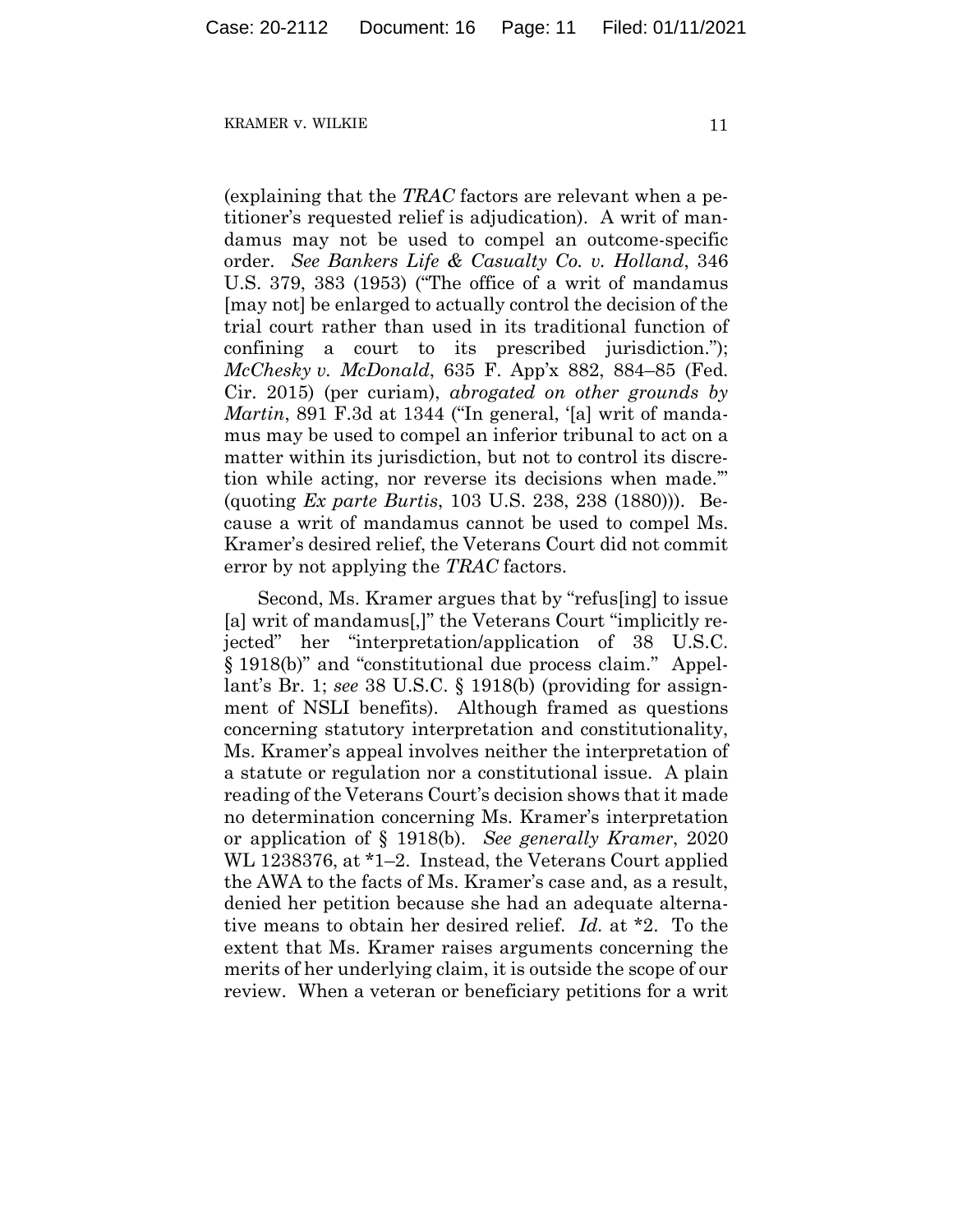of mandamus, "[w]e may not review the factual merits of the [underlying] claim"; instead, "we may determine whether the petitioner has satisfied the legal standard for issuing the writ." *Beasley*, 709 F.3d at 1158; *see TRAC*, 750 F.2d at 79 ("[W]e must be circumspect in exercising jurisdiction over interlocutory petitions[.]"). In particular, "we do not interfere with the [Veterans Court]'s role as the final appellate arbiter of the facts underlying a veteran's claim or the application of veterans' benefits law to the particular facts of a veteran's case." *Beasley*, 709 F.3d at 1158; *see also* 38 U.S.C. § 7292(d)(2) (providing that we lack jurisdiction to "review . . . a challenge to a law or regulation as applied to the facts of a particular case").

Moreover, "[a]lthough we have jurisdiction to consider constitutional questions, [Ms. Kramer] must do more than state that improper application of law to fact in the Veterans Court implicitly violates the constitution." *Wright v. Wilkie*, No. 2020-1982, 2020 WL 7332570, at \*2 (Fed. Cir. Dec. 14, 2020) (per curiam); *see Helfer v. West*, 174 F.3d 1332, 1335 (Fed. Cir. 1999) (holding that an appellant's "characterization of [a] question as constitutional in nature does not confer upon us jurisdiction that we otherwise lack"). Here, Ms. Kramer has presented no arguments for us to evaluate beyond the bare assertions of constitutional wrongdoing. *See Helfer*, 174 F.3d at 1335 ("[W]hen [a petitioner] contends that the [Veterans Court] violated his constitutional rights by ignoring mandatory authority that compelled a [different] finding . . . he is really arguing the merits of his [substantive] claim, not raising a separate constitutional contention." (internal quotation marks omitted)); *Randolph v. McDonald*, 576 F. App'x 973, 975 (Fed. Cir. 2014) ("Without an explanation providing an adequate basis for [an appellant]'s claims, they are constitutional claims in name only and thus outside of our jurisdiction." (citation omitted)). Consequently, because the Veterans Court's decision did not make any determination regarding Ms. Kramer's interpretation or application of § 1918(b) or